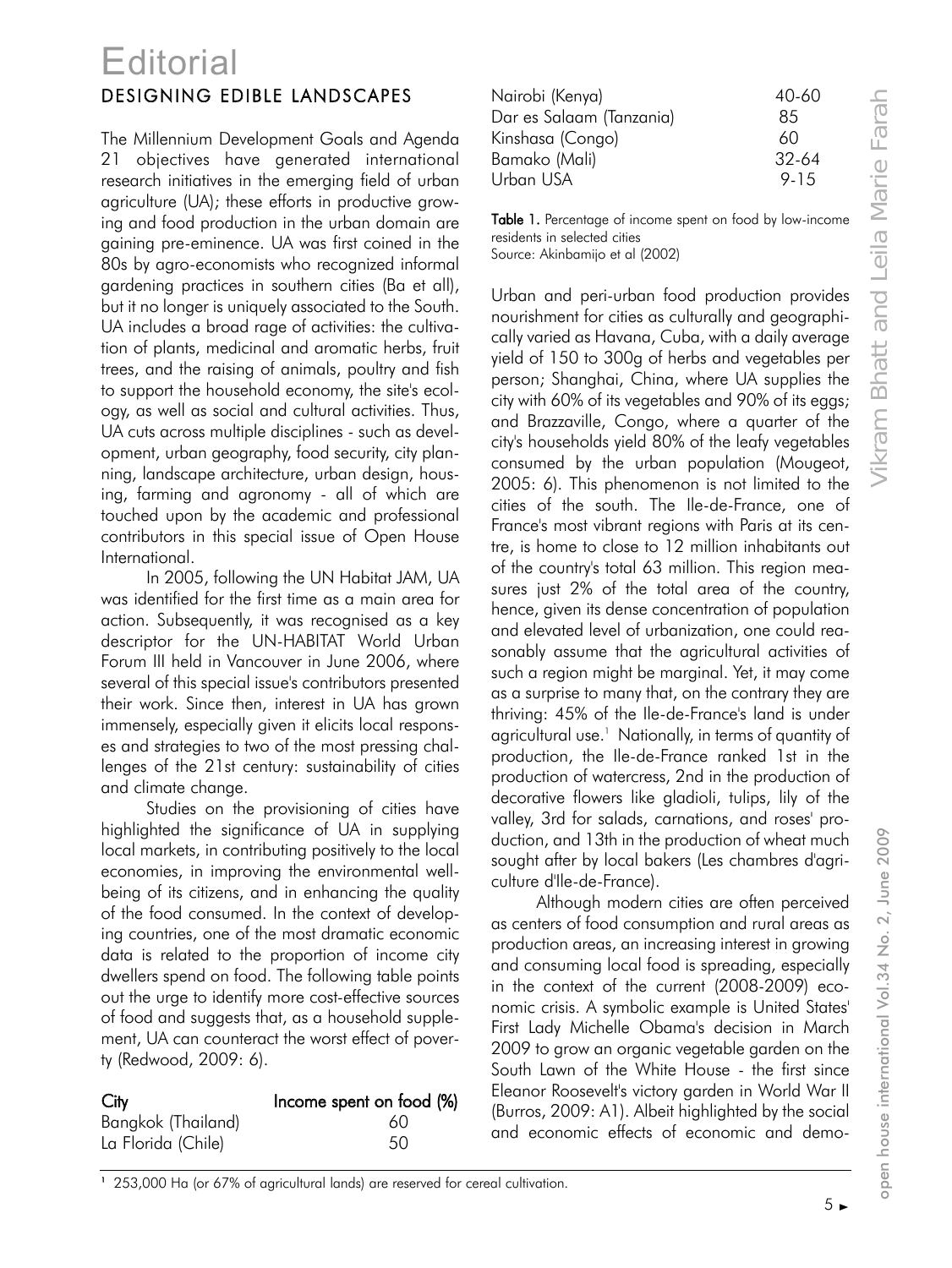graphic fluctuations, it is our firm belief that UA is not a passing fad. This special issue of OHI entitled: Designing Edible Landscapes, explores different ways in which UA has been and continues to be present in the fabric and social life of cities. However, to formalize and legitimise this presence (to give UA its due place in the city-life) landscapes must be understood in a comprehensive manner, as well as be designed with a vision for the future. This special issue is driven by the conviction that Edible Landscapes can be included as strategic, sustainable, and multifunctional components of statutory municipal plans, urban design schemes, neighbourhood development projects, urban upgrading initiatives, and the design of housing.

The process of creating or Designing Edible Landscapes is not particular to either North or South. While, on the surface, this series of articles deal with climatically, geo-politically and culturally diverse places like Beijing, China; Kampala, Uganda; Rosario, Argentina; Montreal, Canada, they all explore similar design challenges and opportunities that the UA practitioners face in urban and peri-urban environments, particularly with reference to the context, the scale and the communities in which, by which and for which it is implemented. Therefore, UA starts to evolve from a particular urban project into a general process with multifunctional impacts and prospects. The course of design is shaped by the involvement of different actors, the implementation of adapted strategies and consideration of the specificities of local environments in which and for which it was/is developed. Through this process, design ceases to be a mere traditional endeavor, or stylistic exercise; instead, it morphs into a democratic process engaging its citizens and enriching their civic experiences.

Case studies selected for Designing Edible Landscapes vary tremendously in scale, ranging from the level of a megalopolis such as Beijing which covers several thousands square kilometres (Zhang et all) - to modular artefacts such as recycled plastic containers developed and assembled to cultivate food (Bhatt et all). Yet, in spite of their diversity, the examples of UA activities illustrated in this special issue are complementary and include the following: (i) design projects developed in the framework of curricula in Architecture Schools with a strong educational component (Nasr et all); (ii) empirical participatory designs that include many of its end users (Dubbeling et all and Wolfe et all); (iii) innovative partnerships forged intentionally to make UA operational (Bhatt et all); (iv) efforts striving to engage both the formal (Ba et all; Reid; Viljoen et all and Zhang et all) and the marginal or informal sectors (Dubbeling et all; Honig and Redwood).

Eleven articles dealing with theoretical aspects of UA and empirical characteristics of projects are included in this special issue and are organised around five themes: (1) UA, land tenure and urban settlement policies (Redwood and Zhang et all); (2) UA as an agent for urban design and urban upgrading (Wolfe et all and Dubbeling et all); (3) Productive landscape design explorations (Viljoen et all, Nasr et all and Honig) ; (4) Designing for urban food security (Bhatt et all and Reid); and (5) Cultural tradition of edible landscapes, from local to global (Mellin and Ba et all).

These articles point to the current challenge of UA: surpassing the demonstration level or informal practice. Similar to other public infrastructures, Designing Edible Landscapes should be formally anchored in the urban fabric. Overcoming resistance at the municipal or institutional level, i.e. in the planning, land use and the development agenda of the cities, must therefore be a necessary step to integrate successful Edible Landscapes. Implementing these projects would require: adjustment and adaptation of the designer's perception and conception, territorial negotiations among several entities in the legislative sphere, debate within the political realm, and consultation within the community; Designing Edible Landscapes aspires to bring understanding of and help advance this complex, yet necessary process.